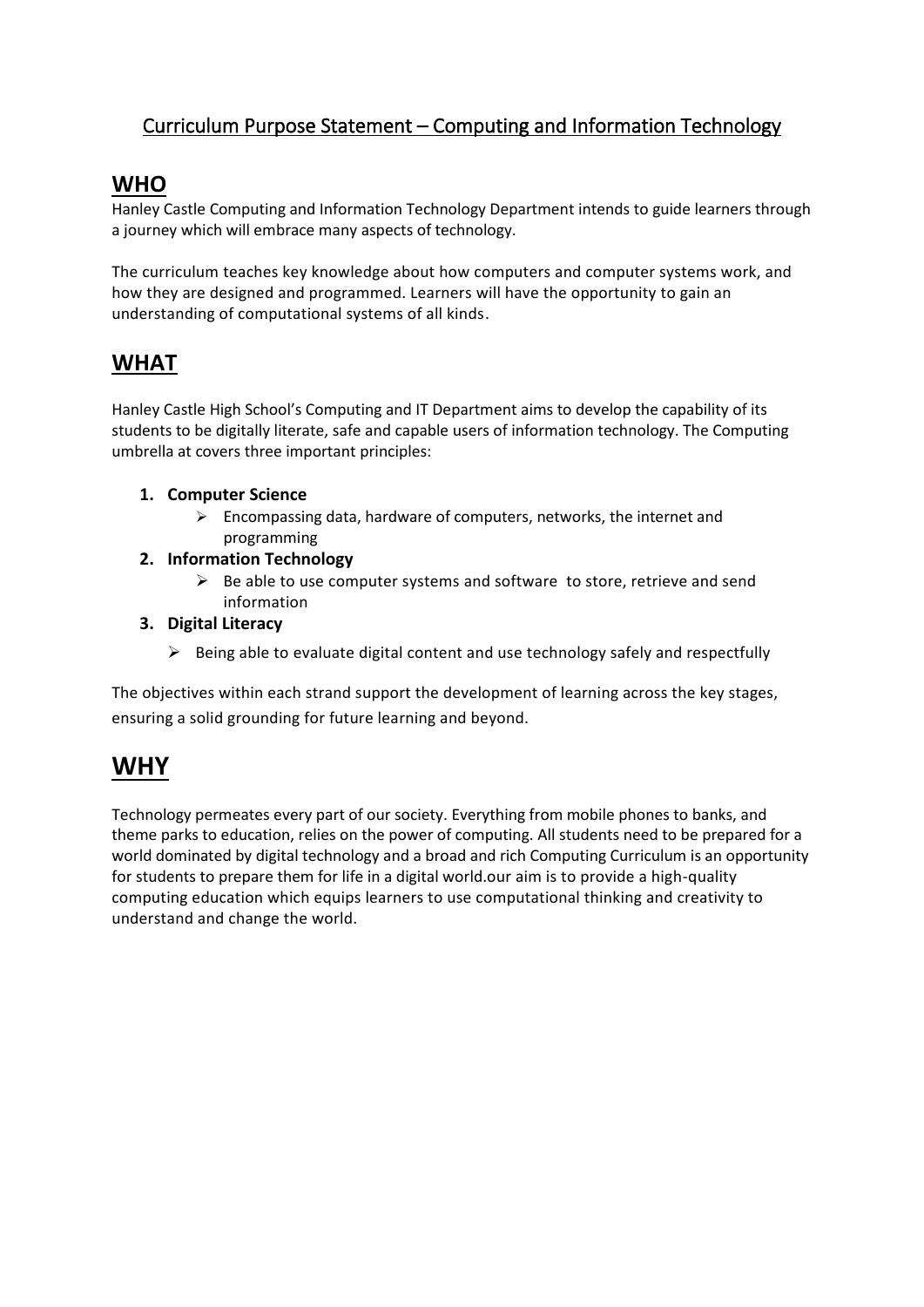### **WHICH (CONTENT):**

| @KeyStage3                                                                                                                                                                                                                                                                                        | @KeyStage4                                                                                                                                                                                                                                                                                                                                                                                    | @KeyStage5                                                                                                                                                                                                                                                                                                                                                                                                                            |
|---------------------------------------------------------------------------------------------------------------------------------------------------------------------------------------------------------------------------------------------------------------------------------------------------|-----------------------------------------------------------------------------------------------------------------------------------------------------------------------------------------------------------------------------------------------------------------------------------------------------------------------------------------------------------------------------------------------|---------------------------------------------------------------------------------------------------------------------------------------------------------------------------------------------------------------------------------------------------------------------------------------------------------------------------------------------------------------------------------------------------------------------------------------|
| By the time they move onto Key Stage 4,<br>learners will have gained key knowledge and<br>skills in the three main areas of the<br>computing curriculum:<br><b>COMPUTER SCIENCE</b>                                                                                                               | Those who follow a Computer Science Pathway<br>will:<br><b>Computer Programming</b><br>Develop high-level computational<br>thinking skills.<br>Learn the complex underpinning theory                                                                                                                                                                                                          | Those pursuing a Computer Science Pathway<br>will:<br>apply the academic principles learned<br>in the classroom to real-world<br>systems.<br>look at the natural world through a<br>digital prism.                                                                                                                                                                                                                                    |
| Design, use and evaluate computational<br>abstractions that model the state and<br>behaviour of real-world problems and<br>physical systems                                                                                                                                                       | to programming and, for those for<br>whom logic and problem-solving come<br>naturally;<br>Develop critical thinking skills, which<br>can be transferred to other subjects<br>(especially mathematics and science).<br><b>Academic Theory</b>                                                                                                                                                  | The aims of this pathway are to enable<br>learners to develop:<br>An understanding and ability to apply<br>$\bullet$<br>the fundamental principles and<br>concepts of computer science,<br>including: abstraction, decomposition,<br>logic, algorithms and data<br>representation                                                                                                                                                     |
| Understand several key algorithms that<br>reflect computational thinking [for<br>example, ones for sorting and searching];<br>Use two or more programming languages,<br>at least one of which is textual, to solve a<br>variety of computational problems<br>Understand the hardware and software | Develop an understanding of current<br>and emerging technologies,<br>Understand how they work and<br>applying this knowledge and<br>understanding in a range of contexts<br>Use knowledge and understanding of<br>computer technology to become<br>independent and discerning users of<br>IT, able to make informed decisions<br>Evaluate the effectiveness of<br>computer programs/solutions | The ability to analyse problems in<br>computational terms through practical<br>experience of solving such problems,<br>including writing programs to do so<br>The capacity to think creatively,<br>$\bullet$<br>innovatively, analytically, logically and<br>critically<br>The capacity to see relationships<br>$\bullet$<br>between different aspects of<br><b>Computer Science</b><br>Mathematical and logical skills.<br>$\bullet$ |
| components that make up computer<br>systems, and how they communicate with<br>one another<br>Understand how instructions are stored<br>and executed within a computer system                                                                                                                      | Investigate the impact of, and issues<br>related to, the use of computer<br>technology in society<br><b>Computational Thinking</b><br>Students wholly understand the underpinning                                                                                                                                                                                                             | Those who pursue an IT Pathway will:<br>Be able use social media to support<br>$\bullet$<br>business.<br>How business use Social Media<br>$\bigcap$<br><b>Risk Management</b><br>$\circ$<br>Developing an online community<br>$\circ$<br>Understand the impact of Information<br><b>Technology Systems</b>                                                                                                                            |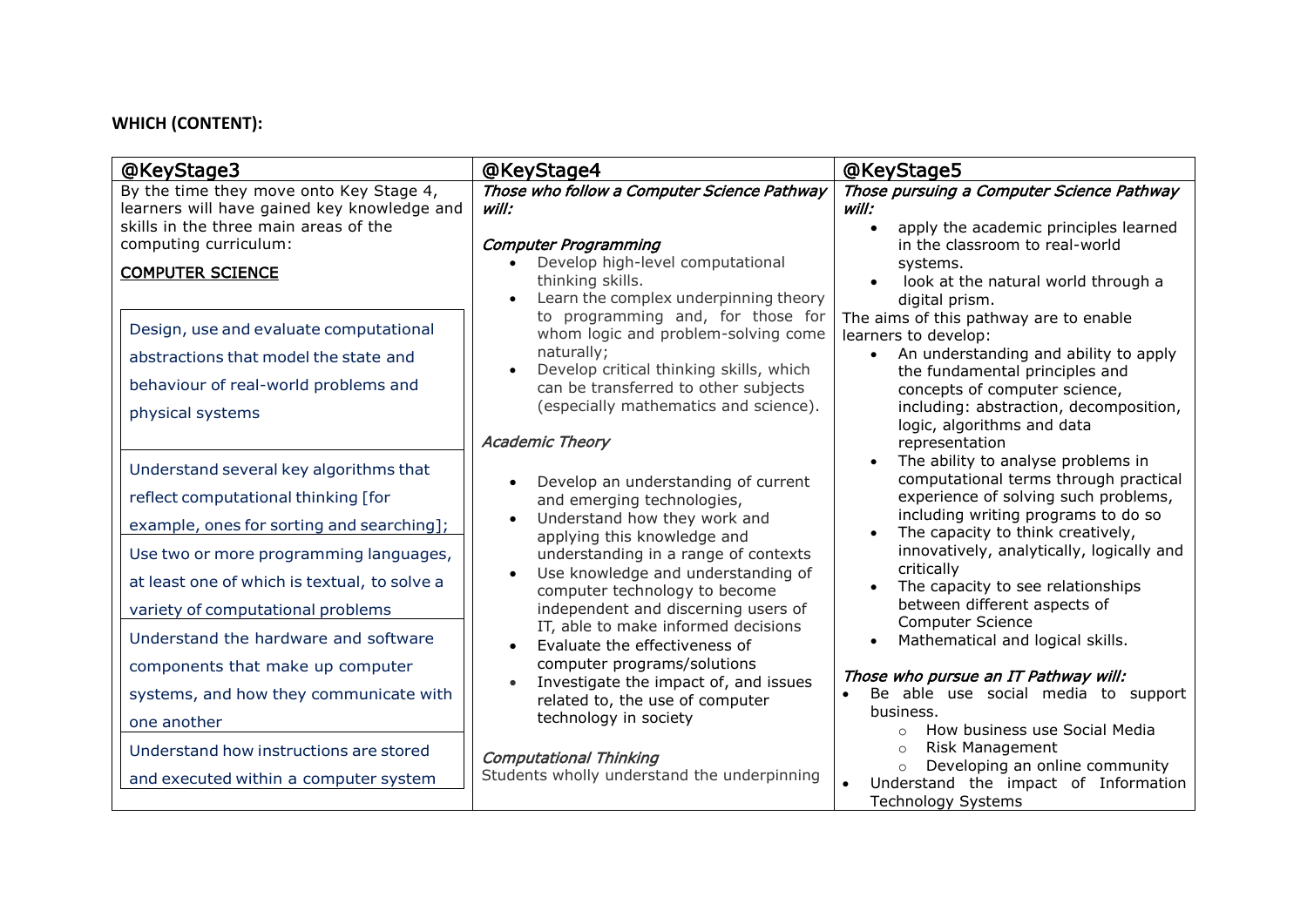| <u>INFORMATION TECHNOLOGY</u><br>Understand how data of various types<br>(including text, sounds and pictures) can<br>be represented and manipulated digitally,                                                                                                 | logic that is so important to the study of<br>computer science.<br>acquire and apply a knowledge of<br>$\bullet$<br>technical skills<br>show an understanding of the use of<br>algorithms in computer programs to<br>solve problems using programming<br>gain and apply creative and technical<br>skills, knowledge and understanding<br>of IT in a range of contexts | <b>Digital Devices</b><br>$\circ$<br>Security<br>$\circ$<br>Computer Software<br><b>Emerging Technology</b><br>$\circ$<br><b>Networks</b><br>$\circ$<br>Use IT to Manage Information<br>$\bullet$<br>Database design<br>$\circ$<br>Implementing software solutions<br>$\circ$<br>System testing and Evaluation<br>$\circ$<br>Understand how computer are used to |  |
|-----------------------------------------------------------------------------------------------------------------------------------------------------------------------------------------------------------------------------------------------------------------|-----------------------------------------------------------------------------------------------------------------------------------------------------------------------------------------------------------------------------------------------------------------------------------------------------------------------------------------------------------------------|------------------------------------------------------------------------------------------------------------------------------------------------------------------------------------------------------------------------------------------------------------------------------------------------------------------------------------------------------------------|--|
| in the form of binary digits                                                                                                                                                                                                                                    | develop computer programs to solve<br>problems                                                                                                                                                                                                                                                                                                                        | model data<br>Using data models to support<br>$\circ$<br>decisions                                                                                                                                                                                                                                                                                               |  |
| Undertake creative projects that involve<br>selecting, using, and combining multiple<br>applications, preferably across a range of<br>devices, to achieve challenging goals,<br>including collecting and analysing data and<br>meeting the needs of known users | Those follow an IT Pathway will:<br>Cover a wide range of topics and skills to help<br>prepare students for how IT and Digital Media<br>might support a number of environments.<br>Challenges all learners, including high<br>attainers, by introducing them to techniques;<br>encouraging independence and creativity.                                               | Design computer models<br>$\circ$<br>Developing computer model<br>$\circ$<br>$\circ$<br>Be able to build a website for a<br>$\Omega$<br>specific purpose:<br>Understand principles of website<br>products<br>Common tools and techniques<br>$\circ$<br>Designing and building websites<br>$\Omega$                                                               |  |
| Create, re-use, revise and re-purpose<br>digital artefacts for a given audience, with<br>attention to trustworthiness, design and<br>usability<br><b>DIGITAL LITERACY</b>                                                                                       | They will:<br>1. Be discerning user of Information<br>Technology<br>2. Be able to use technology to embed<br>knowledge and understanding of Pre-<br><b>Production Techniques</b><br>3. Use of IT to create a range of digital<br>products                                                                                                                             |                                                                                                                                                                                                                                                                                                                                                                  |  |
| Understand a range of ways to use<br>technology safely, respectfully, responsibly<br>and securely, including protecting their                                                                                                                                   | 4. Develop higher level project<br>management Skills<br>5. Be able to effectively test and review<br>products and improve based on<br>feedback                                                                                                                                                                                                                        |                                                                                                                                                                                                                                                                                                                                                                  |  |